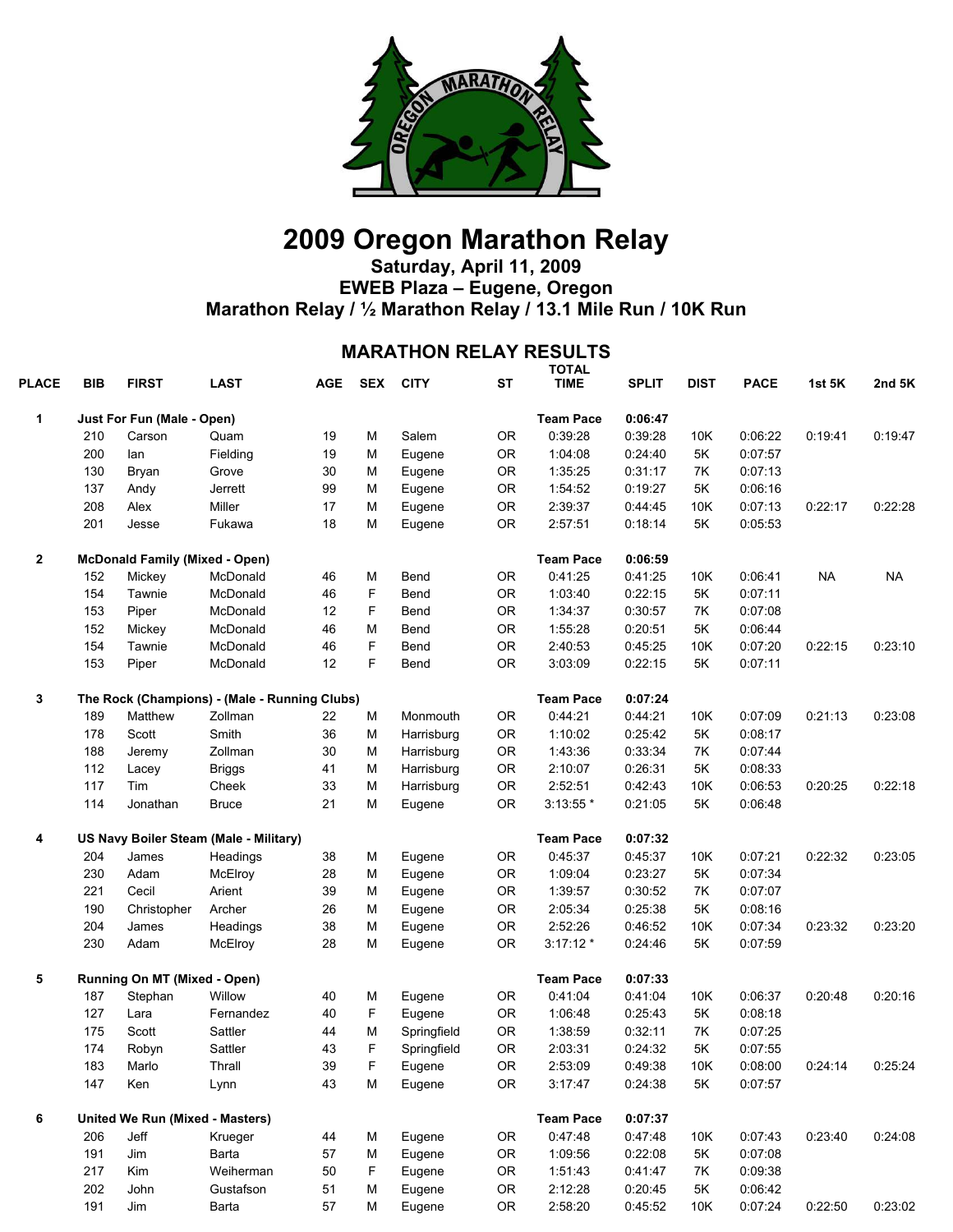|                | 202 | John                             | Gustafson                                          | 51     | M | Eugene            | <b>OR</b> | 3:19:25          | 0:21:05 | 5K  | 0:06:48 |         |         |
|----------------|-----|----------------------------------|----------------------------------------------------|--------|---|-------------------|-----------|------------------|---------|-----|---------|---------|---------|
| $\overline{7}$ |     |                                  | <b>Bolting Beavers (Mixed - Collegiate)</b>        |        |   |                   |           | <b>Team Pace</b> | 0:07:37 |     |         |         |         |
|                | 205 | John                             | Krill                                              | 19     | Μ | Beaverton         | <b>OR</b> | 0:45:20          | 0:45:20 | 10K | 0:07:19 | 0:22:34 | 0:22:46 |
|                | 194 | Jessy                            | Cawley                                             | 18     | F | Corvallis         | <b>OR</b> | 1:08:52          | 0:23:32 | 5K  | 0:07:35 |         |         |
|                |     | Christine                        |                                                    | 19     | F |                   |           |                  |         |     |         |         |         |
|                | 198 |                                  | DuBois                                             |        |   | Corvallis         | <b>OR</b> | 1:44:10          | 0:35:19 | 7K  | 0:08:08 |         |         |
|                | 194 | Jessy                            | Cawley                                             | 18     | F | Corvallis         | <b>OR</b> | 2:08:30          | 0:24:20 | 5K  | 0:07:51 |         |         |
|                | 195 | Tim                              | Chen                                               | 19     | M | Beaverton         | 0R        | 2:55:56          | 0:47:26 | 10K | 0:07:39 | 0:22:35 | 0:24:51 |
|                | 199 | Farshad                          | Farahbakhshian                                     | 19     | M | Corvallis         | 0R        | 3:19:30 *        | 0:23:34 | 5K  | 0:07:36 |         |         |
| 8              |     |                                  | The Rock (Underdogs) - (Male Running Clubs)        |        |   |                   |           | <b>Team Pace</b> | 0:07:48 |     |         |         |         |
|                | 125 | Timothy                          | Ellenberger                                        | 42     | Μ | Eugene            | <b>OR</b> | 0:45:42          | 0:45:42 | 10K | 0:07:22 | 0:22:21 | 0:23:21 |
|                | 180 | David                            | Straub                                             | 37     | M | Coburg            | 0R        | 1:09:10          | 0:23:29 | 5K  | 0:07:34 |         |         |
|                | 176 | Dan                              | Schafer                                            | 26     | Μ | Eugene            | 0R        | 1:46:58          | 0:37:48 | 7K  | 0:08:43 |         |         |
|                | 128 | Greg                             | Gaboriault                                         | $30\,$ | M | Eugene            | 0R        | 2:11:34          | 0:24:36 | 5K  | 0:07:56 |         |         |
|                | 120 | <b>Brian</b>                     | Cudmore                                            | 33     | M | Junction City     | OR        | 2:58:25          | 0:46:51 | 10K | 0:07:33 | 0:22:54 | 0:23:57 |
|                | 132 | Rhett                            | Hancock                                            | 31     | M | Harrisburg        | 0R        | 3:24:18          | 0:25:53 | 5K  | 0:08:21 |         |         |
|                |     |                                  |                                                    |        |   |                   |           |                  |         |     |         |         |         |
| 9              |     |                                  | <b>Bullfrogs &amp; Butterflies (Mixed - Open)</b>  |        |   |                   |           | <b>Team Pace</b> | 0:08:01 |     |         |         |         |
|                | 159 | Aaron                            | Peterschmidt                                       | 14     | M | Albany            | <b>OR</b> | 0:44:51          | 0:44:51 | 10K | 0:07:14 | 0:20:46 | 0:24:05 |
|                | 166 | David                            | Reichert                                           | 28     | M | Corvallis         | <b>OR</b> | 1:09:08          | 0:24:17 | 5K  | 0:07:50 |         |         |
|                | 160 | <b>Brooke</b>                    | Peterschmidt                                       | 23     | F | Albany            | <b>OR</b> | 1:40:37          | 0:31:30 | 7K  | 0:07:15 |         |         |
|                | 173 | Holly                            | Sanchez                                            | 30     | F | Independence      | OR        | 2:17:48          | 0:37:11 | 5K  | 0:12:00 |         |         |
|                | 119 | Ben                              | Cooper                                             | 35     | M | Independence      | OR        | 3:04:23          | 0:46:35 | 10K | 0:07:31 | 0:22:16 | 0:24:19 |
|                | 231 | Roger                            | Michelsen                                          | 40     | M | Dallas            | <b>OR</b> | 3:29:49          | 0:25:26 | 5K  | 0:08:12 |         |         |
| 10             |     | <b>Hoodies (Mixed - Open)</b>    |                                                    |        |   |                   |           | <b>Team Pace</b> | 0:08:21 |     |         |         |         |
|                | 143 | Nico                             | Larco                                              | 36     | Μ | Eugene            | <b>OR</b> | 0:51:06          | 0:51:06 | 10K | 0:08:14 | 0:24:30 | 0:26:36 |
|                | 145 | Kendra                           | Lodewick                                           | 35     | F | Eugene            | 0R        | 1:15:44          | 0:24:38 | 5K  | 0:07:57 |         |         |
|                | 145 | Kendra                           | Lodewick                                           | 35     | F | Eugene            | 0R        | 1:51:50          | 0:36:06 | 7K  | 0:08:19 |         |         |
|                | 108 | Jennifer                         | Boita                                              | 32     | F | Eugene            | 0R        | 2:21:45          | 0:29:55 | 5K  | 0:09:39 |         |         |
|                | 133 | Allison                          | Heaman                                             | 32     | F | Eugene            | 0R        | 3:11:23          | 0:49:38 | 10K | 0:08:00 | 0:24:51 | 0:24:47 |
|                | 158 | Kari                             | Parsons                                            | 38     | F | Eugene            | 0R        | 3:38:59          | 0:27:36 | 5K  | 0:08:54 |         |         |
|                |     |                                  |                                                    |        |   |                   |           |                  |         |     |         |         |         |
| 11             |     |                                  | 5 Docs And A Jock (Mixed - Medical/Dental)         |        |   |                   |           | <b>Team Pace</b> | 0:08:22 |     |         |         |         |
|                | 110 | Susan                            | <b>Brainard</b>                                    | 46     | F | Salem             | 0R        | 0:47:09          | 0:47:09 | 10K | 0:07:36 | 0:23:14 | 0:23:54 |
|                | 124 | Leita                            | Dzubay                                             | 39     | F | Eugene            | 0R        | 1:15:40          | 0:28:32 | 5K  | 0:09:12 |         |         |
|                | 135 | Tanie                            | Hotan                                              | 37     | F | Salem             | 0R        | 1:55:48          | 0:40:08 | 7K  | 0:09:15 |         |         |
|                | 156 | Jenny                            | Olsen                                              | 41     | F | Corvallis         | <b>OR</b> | 2:23:56          | 0:28:08 | 5K  | 0:09:04 |         |         |
|                | 131 | Scott                            | Hadden                                             | 40     | M | Salem             | <b>OR</b> | 3:09:49          | 0:45:53 | 10K | 0:07:24 | 0:22:54 | 0:22:59 |
|                | 111 | DeOna                            | Bridgeman                                          | 36     | F | Canby             | OR        | 3:39:21          | 0:29:32 | 5K  | 0:09:32 |         |         |
| 12             |     |                                  | Poetry In Slow Motion (Mixed - Masters)            |        |   |                   |           | <b>Team Pace</b> | 0:08:34 |     |         |         |         |
|                | 165 | Rachel                           | Poet                                               | 33     | F | Redmond           | 0R        | 0:55:59          | 0:55:59 | 10K | 0:09:02 | 0:27:30 | 0:28:29 |
|                | 165 | Rachel                           | Poet                                               | 33     | F | Redmond           | 0R        | 1:23:43          | 0:27:44 | 5K  | 0:08:57 |         |         |
|                | 164 | John                             | Poet                                               | 46     | M | Fall Creek        | 0R        | 2:00:51          | 0:37:08 | 7K  | 0:08:33 |         |         |
|                | 163 | Diane                            | Poet                                               | 43     | F | <b>Fall Creek</b> | OR        | 2:27:28          | 0:26:37 | 5K  | 0:08:35 |         |         |
|                | 162 | Daniel                           | Poet                                               | 40     | M | Redmond           | OR        | 3:18:15          | 0:50:47 | 10K | 0:08:11 | 0:24:36 | 0:26:11 |
|                | 162 | Daniel                           | Poet                                               | 40     | M | Redmond           | OR        | 3:44:20          | 0:26:05 | 5K  | 0:08:25 |         |         |
| 13             |     |                                  | <b>Super Duper Masters (Mixed - Super Masters)</b> |        |   |                   |           | <b>Team Pace</b> | 0:08:57 |     |         |         |         |
|                | 144 | John                             | Livingston                                         | 75     | M | Eugene            | 0R        | 0:55:55          | 0:55:55 | 10K | 0:09:01 | 0:27:36 | 0:28:19 |
|                |     |                                  |                                                    |        |   |                   |           |                  |         |     |         |         |         |
|                | 122 | Jane                             | Dods                                               | 73     | F | Springfield       | 0R        | 1:28:19          | 0:32:24 | 5K  | 0:10:27 |         |         |
|                | 129 | Kathy                            | Gibbs                                              | 57     | F | Corvallis         | 0R        | 2:09:44          | 0:41:26 | 7K  | 0:09:33 |         |         |
|                | 148 | Bill                             | McChesney                                          | 80     | M | Eugene            | OR        | 2:40:16          | 0:30:32 | 5K  | 0:09:51 |         |         |
|                | 186 | David                            | Wilkins                                            | 65     | M | Eugene            | OR        | 3:30:29          | 0:50:13 | 10K | 0:08:06 | 0:24:46 | 0:25:27 |
|                | 149 | Keith                            | McConnell                                          | 65     | Μ | Eugene            | OR        | 3:54:33          | 0:24:04 | 5K  | 0:07:46 |         |         |
| 14             |     | <b>Team Grace (Mixed - Open)</b> |                                                    |        |   |                   |           | <b>Team Pace</b> | 0:10:38 |     |         |         |         |
|                | 177 | <b>Brian</b>                     | Slater                                             | 30     | M | Eugene            | 0R        | 0:55:54          | 0:55:54 | 10K | 0:09:01 | 0:28:30 | 0:27:23 |
|                | 212 | Scott                            | Slater                                             | 28     | M | Eugene            | 0R        | 1:38:34          | 0:42:41 | 5K  | 0:13:46 |         |         |
|                | 141 | Tiffany                          | King                                               | 29     | F | Eugene            | 0R        | 2:30:02          | 0:51:28 | 7K  | 0:11:51 |         |         |
|                | 193 | LaChel                           | Carson                                             | 42     | F | Eugene            | OR        | 3:01:18          | 0:31:16 | 5K  | 0:10:05 |         |         |
|                | 103 | Ben                              | Bauer                                              | 54     | M | Eugene            | OR        | 4:05:01          | 1:03:43 | 10K | 0:10:17 | 0:31:51 | 0:31:52 |
|                | 104 | Debbie                           | Bauer                                              | 52     | F | Eugene            | OR        | 4:38:41          | 0:33:40 | 5K  | 0:10:52 |         |         |
|                |     |                                  |                                                    |        |   |                   |           |                  |         |     |         |         |         |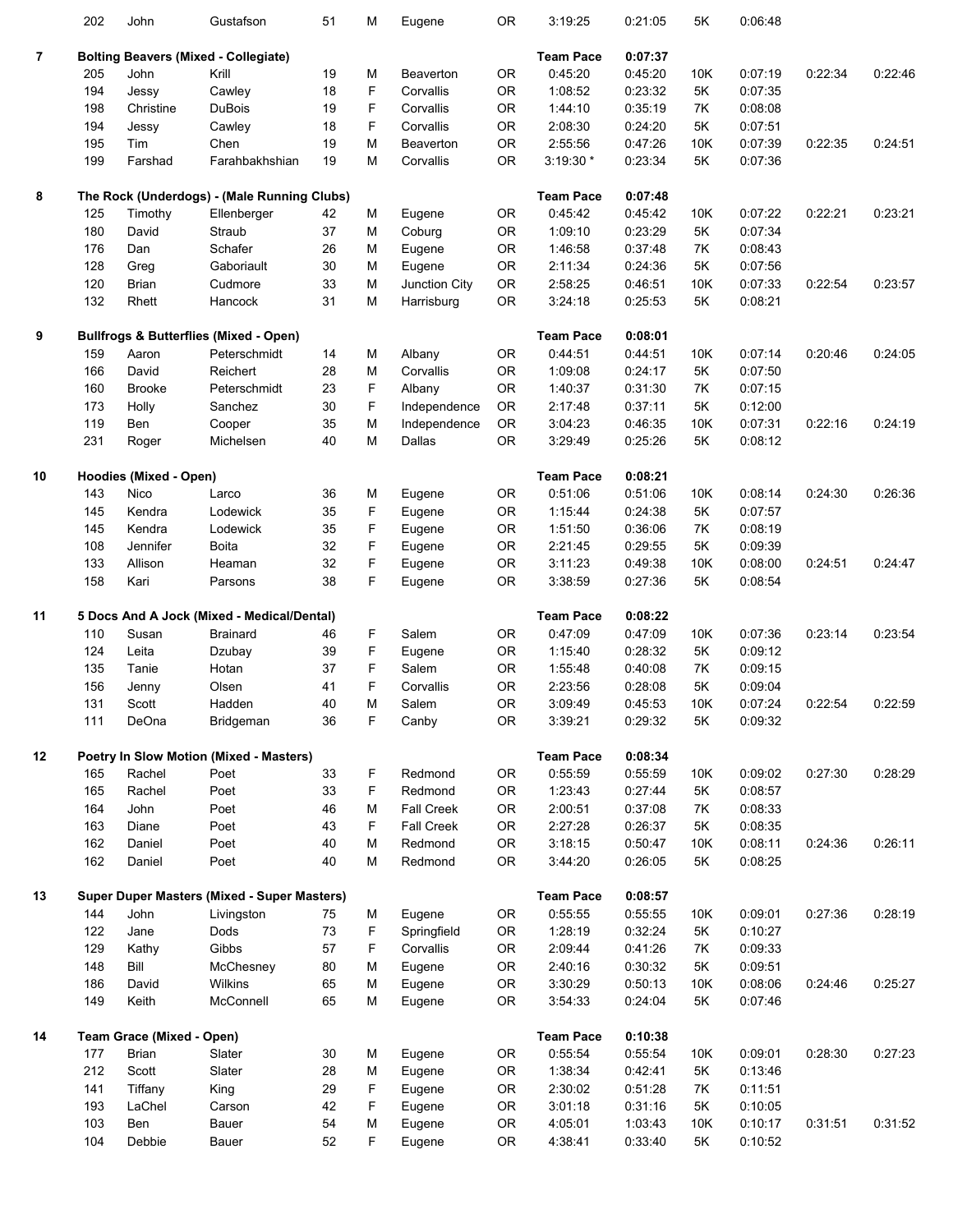|              |                            |                            |                                               |            |            |             |           | <b>HALF MARATHON RELAY RESULTS</b><br><b>TOTAL</b> |              |             |             |               |          |
|--------------|----------------------------|----------------------------|-----------------------------------------------|------------|------------|-------------|-----------|----------------------------------------------------|--------------|-------------|-------------|---------------|----------|
| <b>PLACE</b> | <b>BIB</b>                 | <b>FIRST</b>               | <b>LAST</b>                                   | <b>AGE</b> | <b>SEX</b> | <b>CITY</b> | <b>ST</b> | <b>TIME</b>                                        | <b>SPLIT</b> | <b>DIST</b> | <b>PACE</b> | <b>1st 5K</b> | 2nd $5K$ |
| 1            |                            |                            | The Yorges Farm Team (Male - Corporate)       |            |            |             |           | <b>Team Pace</b>                                   | 0:06:05      |             |             |               |          |
|              | 218                        | Chris                      | Yorges                                        | 43         | м          | Eugene      | <b>OR</b> | 0:37:04                                            | 0:37:04      | 10K         | 0:05:59     | 0:18:05       | 0:18:59  |
|              | 229                        | Kevin                      | Lehman                                        | 44         | M          | Eugene      | <b>OR</b> | 0:59:30                                            | 0:22:26      | 5K          | 0:07:14     |               |          |
|              | 211                        | Jeff                       | Sather                                        | 29         | M          | Eugene      | <b>OR</b> | 1:19:44 *                                          | 0:20:15      | 6K          | 0:05:27     |               |          |
| $\mathbf 2$  |                            | Jeff & Craig (Male - Open) |                                               |            |            |             |           | <b>Team Pace</b>                                   | 0:06:42      |             |             |               |          |
|              | 118                        | <b>Jeff</b>                | Cina                                          | 53         | M          | Eugene      | <b>OR</b> | 0:41:51                                            | 0:41:51      | 10K         | 0:06:45     | 0:20:48       | 0:21:03  |
|              | 116                        | Craig                      | Chapman                                       | 28         | M          | Eugene      | <b>OR</b> | 1:01:43                                            | 0:19:52      | 5K          | 0:06:25     |               |          |
|              | 116                        | Craig                      | Chapman                                       | 28         | M          | Eugene      | <b>OR</b> | $1:27:41*$                                         | 0:25:58      | 6K          | 0:06:59     |               |          |
| 3            |                            |                            | Ancestors Of Lazarus (Mixed - Collegiate)     |            |            |             |           | <b>Team Pace</b>                                   | 0:06:52      |             |             |               |          |
|              | 184                        | Luke                       | Vaughn                                        | 25         | M          | Eugene      | <b>OR</b> | 0:34:35                                            | 0:34:35      | 10K         | 0:05:35     | 0:17:25       | 0:17:10  |
|              | 185                        | Jennifer                   | Vobora                                        | 25         | F          | Eugene      | <b>OR</b> | 1:01:24                                            | 0:26:50      | 5K          | 0:08:39     |               |          |
|              | 115                        | Patrick                    | Callero                                       | 24         | M          | Eugene      | <b>OR</b> | 1:30:02 *                                          | 0:28:37      | 6K          | 0:07:42     |               |          |
| 4            | Rochholz (Mixed -<br>Open) |                            |                                               |            |            |             |           | <b>Team Pace</b>                                   | 0:08:16      |             |             |               |          |
|              | 170                        | Lauren                     | Rochholz                                      | 20         | F          | Eugene      | <b>OR</b> | 0:45:55                                            | 0:45:55      | 10K         | 0:07:24     | 0:22:43       | 0:23:12  |
|              | 171                        | Tim                        | Rochholz                                      | 51         | M          | Eugene      | <b>OR</b> | 1:14:35                                            | 0:28:40      | 5K          | 0:09:15     |               |          |
|              | 169                        | Ashley                     | Rochholz                                      | 20         | F          | Eugene      | <b>OR</b> | 1:48:20 *                                          | 0:33:45      | 6K          | 0:09:04     |               |          |
| 5            |                            |                            | <b>Rumpled Old Men (Male - Racewalkers)</b>   |            |            |             |           | <b>Team Pace</b>                                   | 0:10:07      |             |             |               |          |
|              | 167                        | Dennis                     | Robeson                                       | 61         | M          | Eugene      | 0R        | 1:00:59                                            | 1:00:59      | 10K         | 0:09:50     | 0:29:54       | 0:31:05  |
|              | 157                        | Mike                       | Olson                                         | 63         | M          | Junc City   | <b>OR</b> | 1:34:34                                            | 0:33:35      | 5K          | 0:10:50     |               |          |
|              | 136                        | Kenneth                    | Jensen                                        | 66         | M          | Junc City   | <b>OR</b> | $2:12:31*$                                         | 0:37:57      | 6K          | 0:10:12     |               |          |
| 6            |                            |                            | Webe Walkabout Masters (Female - Racewalkers) |            |            |             |           | <b>Team Pace</b>                                   | 0:11:02      |             |             |               |          |
|              | 181                        | Jean                       | Stronach                                      | 52         | F          | Dexter      | <b>OR</b> | 1:09:38                                            | 1:09:38      | 10K         | 0:11:14     | 0:35:00       | 0:34:38  |
|              | 168                        | Maureen                    | Robeson                                       | 59         | F          | Eugene      | <b>OR</b> | 1:43:13                                            | 0:33:35      | 5K          | 0:10:50     |               |          |
|              | 150                        | Carolyn                    | McDermed                                      | 50         | F          | Eugene      | <b>OR</b> | 2:24:28 *                                          | 0:41:15      | 6K          | 0:11:05     |               |          |

## **13.1 MILE RUN RESULTS**

| <b>PLACE</b> | <b>BIB</b> | <b>FIRST</b> | <b>LAST</b>    |    | <b>AGE SEX</b> | <b>CITY</b> | SТ  | TIME    | 1ST 5K  | 2ND<br>5K | 3RD<br>5Κ | 6K      | <b>PACE</b> |
|--------------|------------|--------------|----------------|----|----------------|-------------|-----|---------|---------|-----------|-----------|---------|-------------|
|              | 225        | Jason        | Hawthorne      | 38 | м              | Albany      | OR. | 1:47:18 | 0:22:04 | 0:25:59   | 0:27:24   | 0:31:49 | 0:08:11     |
| 2            | 123        | Lora         | <b>Dowless</b> | 46 | F.             | Albany      | OR. | 1:55:24 | 0:27:48 | 0:27:18   | 0:27:21   | 0:32:49 | 0:08:49     |
| 3            | 182        | Sheila       | Sullivan       | 47 | F.             | Albany      | OR. | 1:55:56 | 0:27:50 | 0:27:17   | 0:27:22   | 0:33:21 | 0:08:51     |
| 4            | 226        | Angela       | Smith          | 37 | F.             | Albany      | OR. | 1:57:14 | 0:27:50 | 0:27:17   | 0:27:22   | 0:34:39 | 0:08:57     |
| 5            | 105        | Sharen       | Beard          | 45 | F.             | Eugene      | OR. | 2:04:44 | 0:27:58 | 0:28:14   | 0:30:26   | 0:37:35 | 0:09:31     |
| 6            | 161        | Amv          | Peterson       | 32 | F.             | Eugene      | OR. | 2:04:49 | 0:27:58 | 0:28:15   | 0:30:27   | 0:37:36 | 0:09:32     |
|              |            |              |                |    |                |             |     |         |         |           |           |         |             |

**10K RUN RESULTS** 

| <b>PLACE</b> | <b>BIB</b> | <b>FIRST</b> | <b>LAST</b>  | <b>AGE</b> | <b>SEX</b> | <b>CITY</b> | <b>ST</b>       | <b>TIME</b> | <b>1ST 5K</b> | <b>2ND 5K</b> | <b>PACE</b> | <b>DIV PL</b> |
|--------------|------------|--------------|--------------|------------|------------|-------------|-----------------|-------------|---------------|---------------|-------------|---------------|
|              | 172        | Mike         | Rosling      | 30         | м          | Corvallis   | <b>OR</b>       | 0:35:47     | 0:17:29       | 0:18:17       | 0:05:46     |               |
| 2            | 227        | Paul         | Diaz         | 31         | М          | Corvallis   | OR <sub>1</sub> | 0:39:15     | 0:19:37       | 0:19:37       | 0:06:20     | 2             |
| 3            | 134        | Liisa        | Heinonen     | 24         | F          | Eugene      | OR.             | 0:41:59     | 0:20:57       | 0:21:02       | 0:06:46     |               |
| 4            | 224        | Vince        | Furnari      | 32         | М          | Veneta      | OR.             | 0:44:17     | 0:21:49       | 0:22:28       | 0:07:09     | 3             |
| 5            | 113        | Doug         | <b>Brown</b> | 46         | М          | Springfield | <b>OR</b>       | 0:45:19     | 0:22:23       | 0:22:55       | 0:07:19     |               |
| 6            | 228        | Karissa      | Hudspeth     | 34         | F          | Salem       | 0 <sub>R</sub>  | 0:47:06     | 0:23:18       | 0:23:48       | 0:07:36     |               |
|              | 140        | Daniel       | Kerrigan     | 51         | М          | Eugene      | OR.             | 0:48:13     | 0:23:37       | 0:24:36       | 0:07:47     |               |
| 8            | 222        | Joseph       | Gilg         | 61         | М          | Eugene      | 0R              | 0:49:17     | 0:24:27       | 0:24:50       | 0:07:57     |               |
| 9            | 155        | John         | Naradzay     | 27         | М          | Portland    | OR.             | 0:49:57     | 0:24:16       | 0:25:41       | 0:08:03     |               |
| 10           | 142        | Celeste      | Kuta         | 52         | F          | Eugene      | 0R              | 0:51:29     | <b>NA</b>     | <b>NA</b>     | 0:08:18     |               |
| 11           | 107        | Tom          | <b>Bode</b>  | 21         | М          | Eugene      | OR.             | 0:54:19     | 0:25:50       | 0:28:29       | 0:08:46     |               |
| 12           | 138        | Robert       | Jones        | 65         | M          | Eugene      | OR.             | 0:55:14     | 0:28:05       | 0:27:09       | 0:08:54     |               |
| 13           | 220        | Jim          | Morrison     | 57         | М          | Eugene      | OR.             | 0:55:33     | 0:27:37       | 0:27:56       | 0:08:58     |               |
| 14           | 139        | Shannon      | Kalb         | 30         | F          | Eugene      | OR.             | 0:55:42     | 0:27:30       | 0:28:12       | 0:08:59     | 2             |
| 15           | 209        | Laura        | Murphy       | 40         | F          | Eugene      | 0R              | 0:56:06     | 0:27:46       | 0:28:21       | 0:09:03     |               |
| 16           | 223        | Andy         | Stallings    | 29         | м          | Bend        | 0 <sub>R</sub>  | 0:57:01     | 0:29:08       | 0:27:53       | 0:09:12     | 2             |
| 17           | 216        | Roger        | Sprague      | 42         | M          | Eugene      | OR.             | 0:57:23     | 0:27:50       | 0:29:33       | 0:09:15     |               |